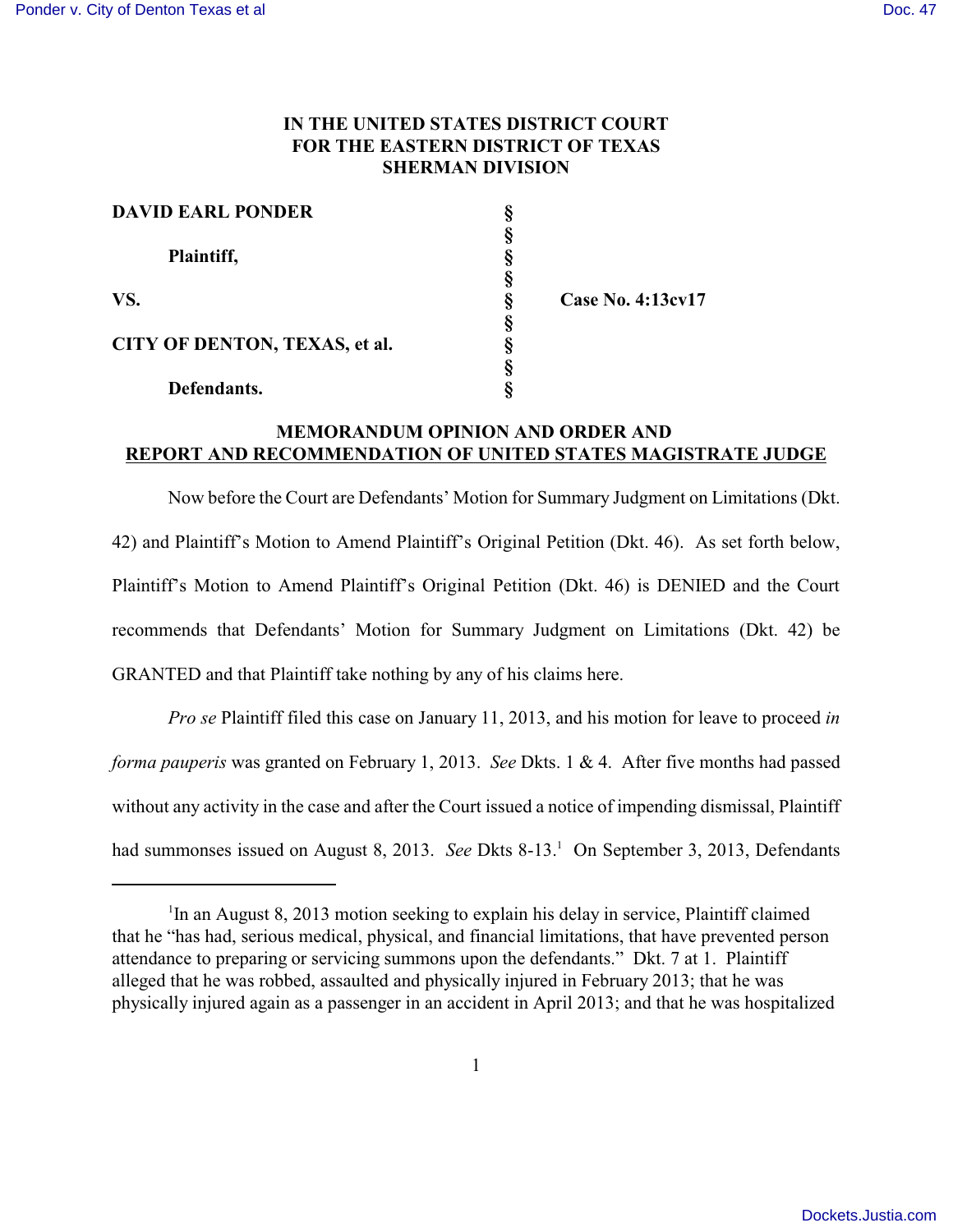appeared, and asserted among other defenses the defense of the statute of limitations and requested that the case be dismissed. Dkt. 14.

The Court denied Defendants' request for dismissal on the pleadings and directed Defendants to file a summary judgment motion on their statute of limitations defense. Defendants filed their motion on August 15, 2014. Plaintiff filed his response on September 29, 2014.<sup>2</sup> On the same day, Plaintiff filed a Motion to Amend Plaintiff's Original Petition. Both motions are now pending before the Court for resolution.

### **MOTION FOR SUMMARY JUDGMENT STANDARD**

Summary judgment is appropriate when, viewing the evidence and all justifiable inferences in the light most favorable to the non-moving party, there is no genuine issue of material fact and the moving party is entitled to judgment as a matter of law. FED.R.CIV.P.56(c); *Hunt v. Cromartie*, 526 U.S. 541, 549, 119 S. Ct. 1545, 143 L. Ed.2d 731 (1999). The appropriate inquiry is "whether the evidence presents a sufficient disagreement to require submission to a jury or whether it is so one-sided that one party must prevail as a matter of law." *Anderson v. Liberty Lobby, Inc*., 477 U.S. 242, 251-52, 106 S. Ct. 2505, 91 L. Ed.2d 202 (1986).

in late July 2013 for internal bleeding. *Id.* Plaintiff further claimed that he generally suffered from cataracts, night blindness, bi-polar manic depression and severe anxiety. *Id.*

<sup>&</sup>lt;sup>2</sup>This filing was timely in accordance with the deadline set forth in the Court's July 16, 2014 Memorandum Opinion and Order Abating Case Deadlines and Cancelling Final Pretrial Conference and Report and Recommendation of United States Magistrate Judge. *See* Dkt. 40 at 5 (directing Plaintiff to file his summary judgment response within 45 days of service of Defendants' motion).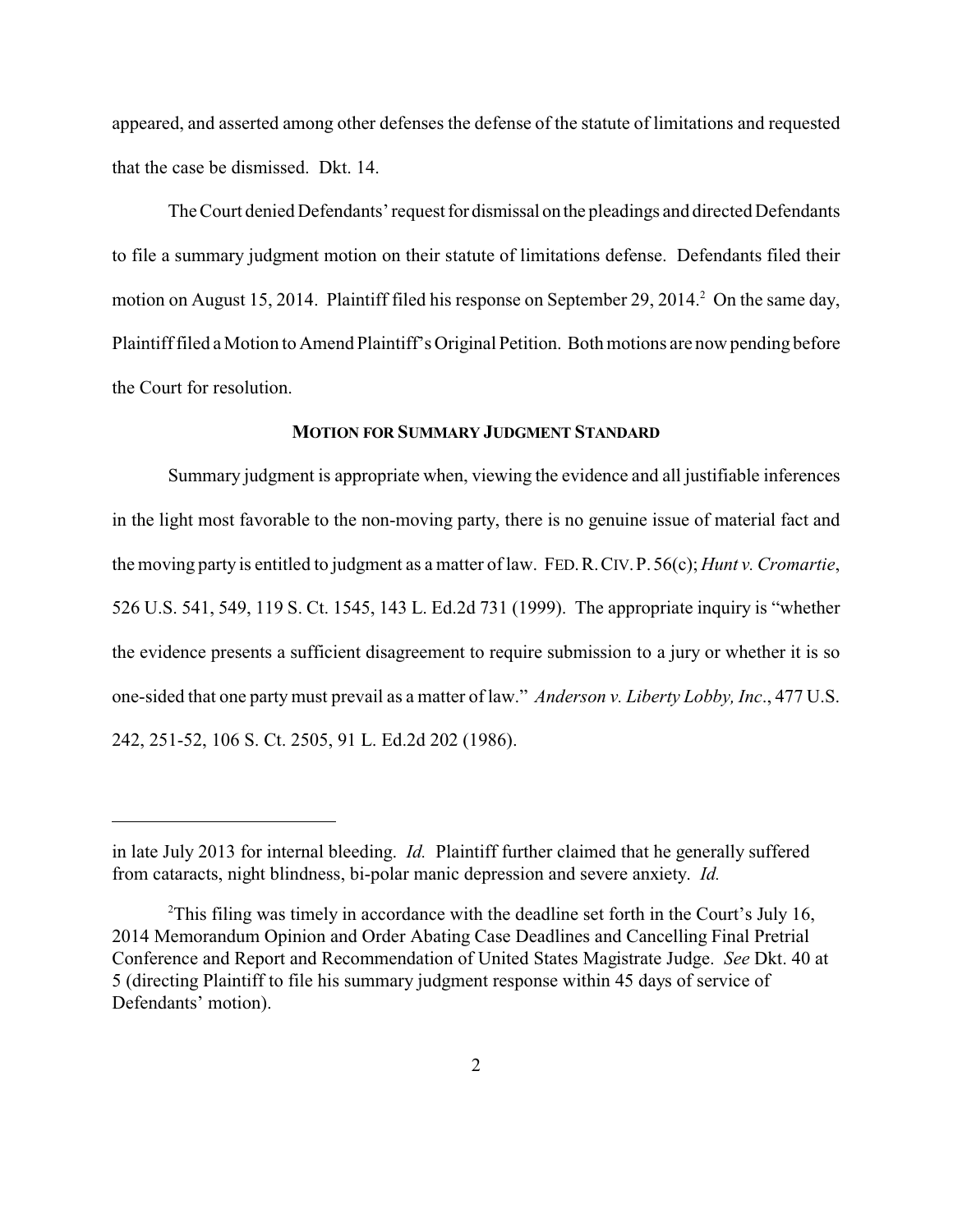The party moving for summary judgment has the initial burden to prove there are no genuine issues of material fact for trial. *Provident Life & Accident Ins. Co. v. Goel,* 274 F.3d 984, 991 (5th Cir. 2001). In sustaining this burden, the movant must identify those portions of pleadings, depositions, answers to interrogatories, and admissions on file, together with the affidavits, if any, which it believes demonstrate the absence of a genuine issue of material fact. *Celotex Corp. v. Catrett*, 477 U.S. 317, 325, 106 S. Ct. 2548, 2553, 91 L. Ed.2d 265 (1986). The moving party, however, "need not negate the elements of the nonmovant's case." *Little v. Liquid Air Corp*., 37 F.3d 1069, 1075 (5th Cir. 1994) (en banc). The movant's burden is only to point out the absence of evidence supporting the nonmoving party's case. *Stults v. Conoco, Inc*., 76 F.3d 651, 655 (5th Cir. 1996).

In response, the nonmovant "may not rest upon mere allegations contained in the pleadings, but must set forth and support by summary judgment evidence specific facts showing the existence of a genuine issue for trial." *Ragas v. Tennessee Gas Pipeline Co.*, 136 F.3d 455, 458 (5th Cir. 1998) (citing *Anderson*, 477 U.S. at 255-57, 106 S. Ct. at 2513-14). Once the moving party makes a properly supported motion for summary judgment, the nonmoving party must look beyond the pleadings and designate specific facts in the record to show that there is a genuine issue for trial. *Stults*, 76 F.3d at 655. The citations to evidence must be specific, as the district court is not required to "scour the record" to determine whether the evidence raises a genuine issue of material fact. E.D. TEX. LOCAL R. CV-56(d). Neither "conclusory allegations" nor "unsubstantiated assertions" will satisfy the nonmovant's burden. *Stults*, 76 F.3d at 655.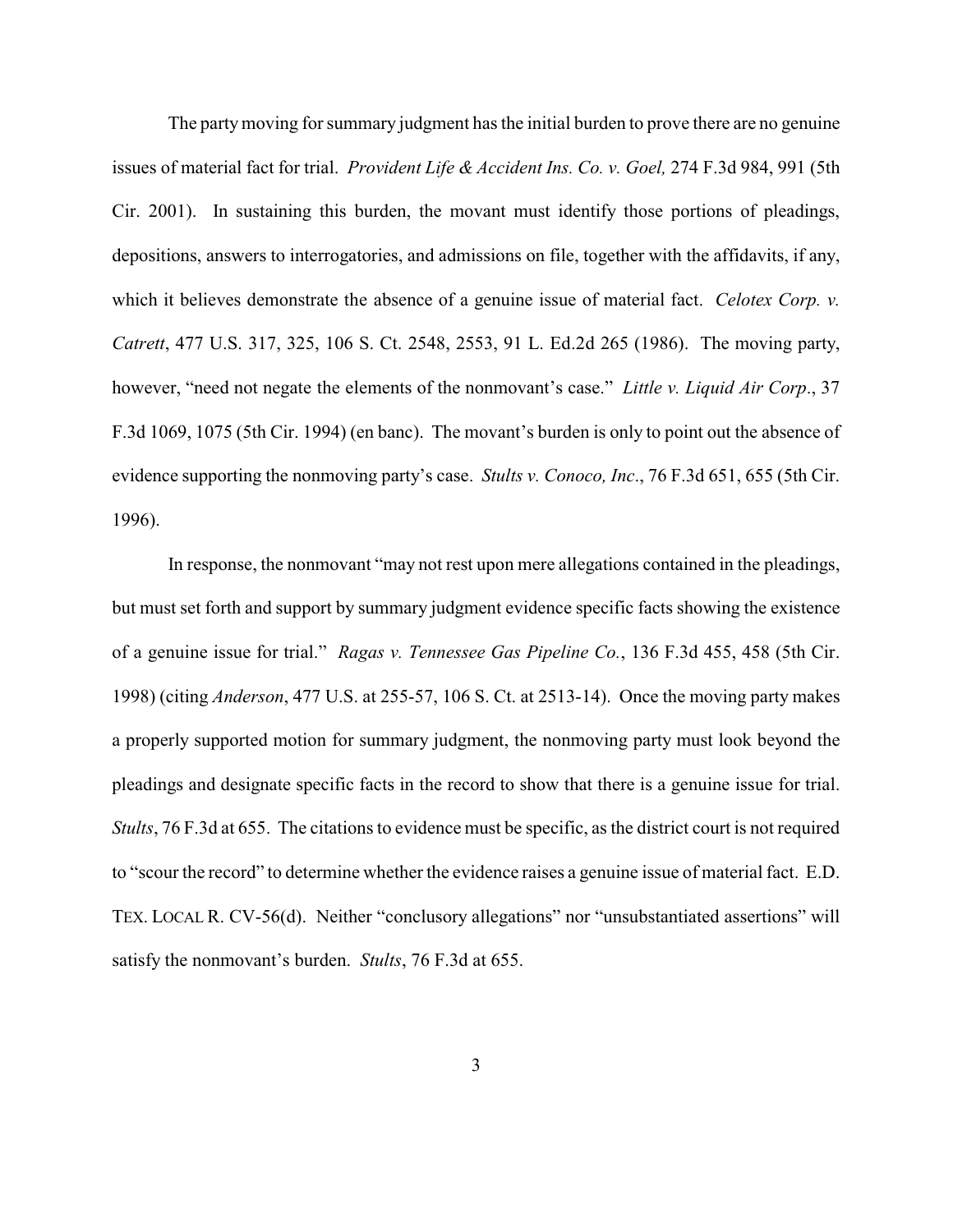#### **ANALYSIS OF STATUTE OF LIMITATIONS DEFENSE**

In this case, Plaintiff brings claims under Section 1983 arguing that he was unconstitutionally removed from a public library and was not provided notice of a hearing regarding his removal. Defendants argue that Plaintiff complains of events dating back to December 2010 and culminating on January 11, 2011 but that suit was not even filed until January 11, 2013 – a full two years later – and that they were not served with suit until August 2013 – more than seven months after that.

As the Court has previously noted, in Section 1983 claims, the length of the statute of limitations is determined by the state's statute of limitations for personal-injury torts. *Wallace v. Kato*, 549 U.S. 384, 387, 127 S. Ct. 1091, 1094, 166 L. Ed.2d 973 (2007); *see also Whitt v. Stephens County*, 529 F.3d 278, 282 (5th Cir. 2008). The applicable length of the statute of limitations here is two years after the cause of action accrues. TEX. CIV. PRAC. & REM. CODE § 16.003.

Plaintiff filed suit on January 11, 2013, thus any claims accruing prior to January 11, 2011 are barred as a matter of law. The Court's analysis does not end here, however. As to any claims accruing on January 11, 2011, Plaintiff must have still exercised due diligence in serving Defendants.<sup>3</sup> In Texas, when a plaintiff files within the limitations period, but fails to serve the defendant until after the period expired, the date of service can relate back to the date of filing *only if* the plaintiff exercised diligence procuring service to defendant. *Gant v. DeLeon*, 786 S.W.2d 259,

<sup>&</sup>lt;sup>3</sup>The Court notes that Defendants' motion addresses the accrual of certain claims against some Defendants, arguing that no claims have been timely brought against them. Because the Court finds that the statute of limitations, and the lack of Plaintiff's diligence, bars any and all claims raised here, the Court need not address those distinctions here. The Court notes however that Defendants' arguments in this regard do appear meritorious.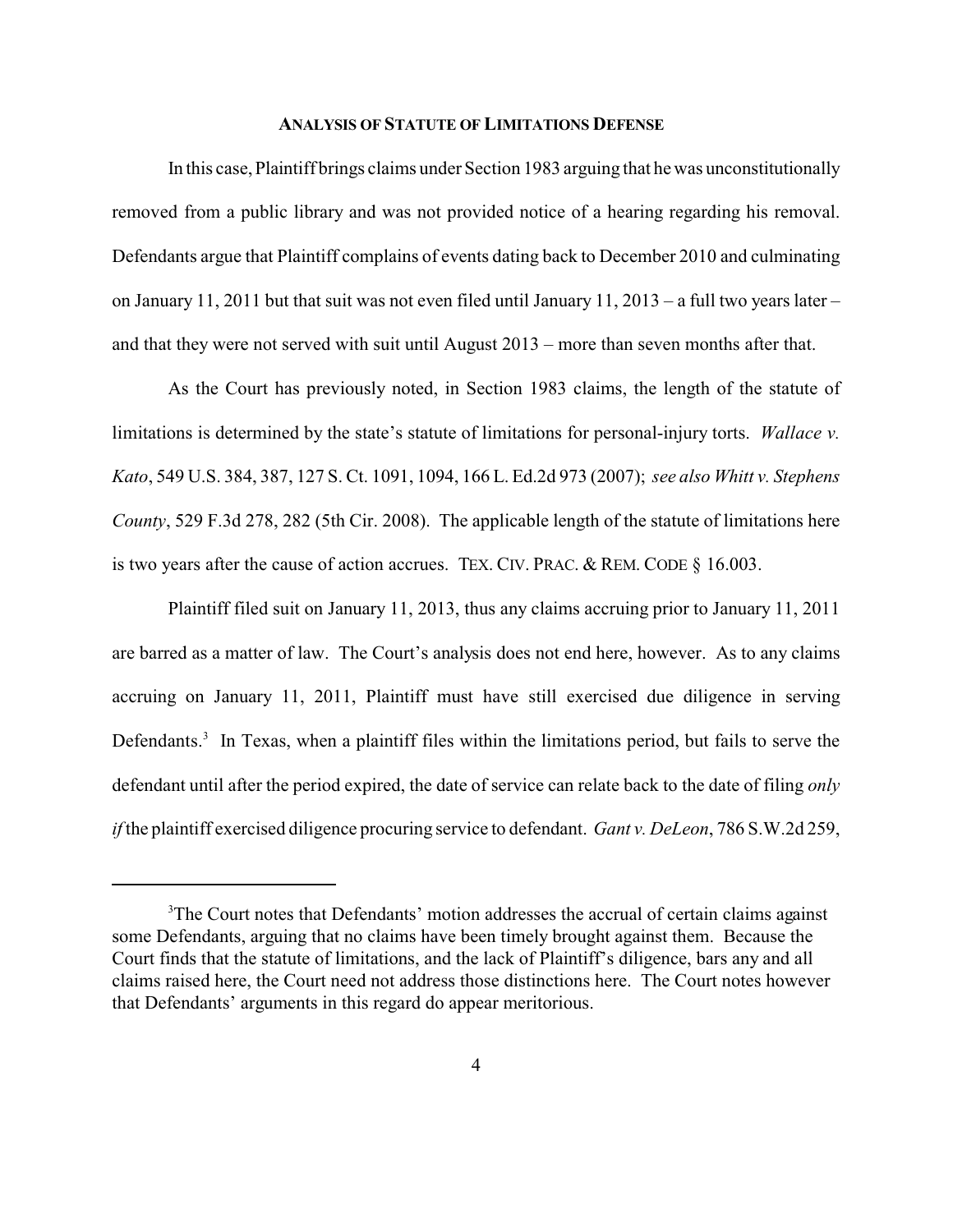260 (Tex. 1990).

The matter of a plaintiff's due diligence is generally a question of fact determined by a two-pronged test: "(1) whether the plaintiff acted as an ordinary prudent person would have acted under the same circumstances; and (2) whether the plaintiff acted diligently up until the time the defendant was served." *Hodge v. Smith,* 856 S.W.2d 212, 215 (Tex. App.– Houston [1st Dist.] 1993, writ denied); *see also Eichel v. Ullah*, 831 S.W.2d 42, 43-44 (Tex. App.– El Paso 1992, no writ). A plaintiff's explanation for the delay in service must pertain to his diligence in seeking service of process and not a mistaken belief or misunderstanding of his obligations to serve. *Weaver v. E–Z Mart Stores*, 942 S.W.2d 167, 169 (Tex. App.– Texarkana 1997, no writ); *Paredes v. City of Odessa*, 128 F. Supp.2d 1009, 1019 (W.D. Tex. 2000); *Rodriguez v. Tinsman &Houser, Inc.*, 13 S.W.3d 47, 50-51 (Tex. App.– San Antonio 1999, no writ). Critical to a court's inquiry in evaluating a plaintiff's explanation for not serving within limitations is that "the purpose of the statute of limitations and the service of process requirement are to give the defendant legal notice of the claims asserted against him so that he may prepare his defense." *Paredes*, 128 F. Supp.2d at 1020.

In their motion for summary judgment, Defendants argue that there is no evidence of diligence by Plaintiff in obtaining service on Defendants. In his response to the motion for summary judgment, Plaintiff has offered no summary judgment evidence to show that there is a genuine issue for trial. Instead, Plaintiff argues that January 11, 2011 was the date that the "true and real injury to him actually occurred by the actions of the Defendants." Dkt.  $45$  at  $2.4$  Plaintiff later makes

<sup>&</sup>lt;sup>4</sup>The Court notes that Plaintiff's response also references a December 30, 2011 and December 28, 2011 dates; however, these dates appear to be typographical errors as all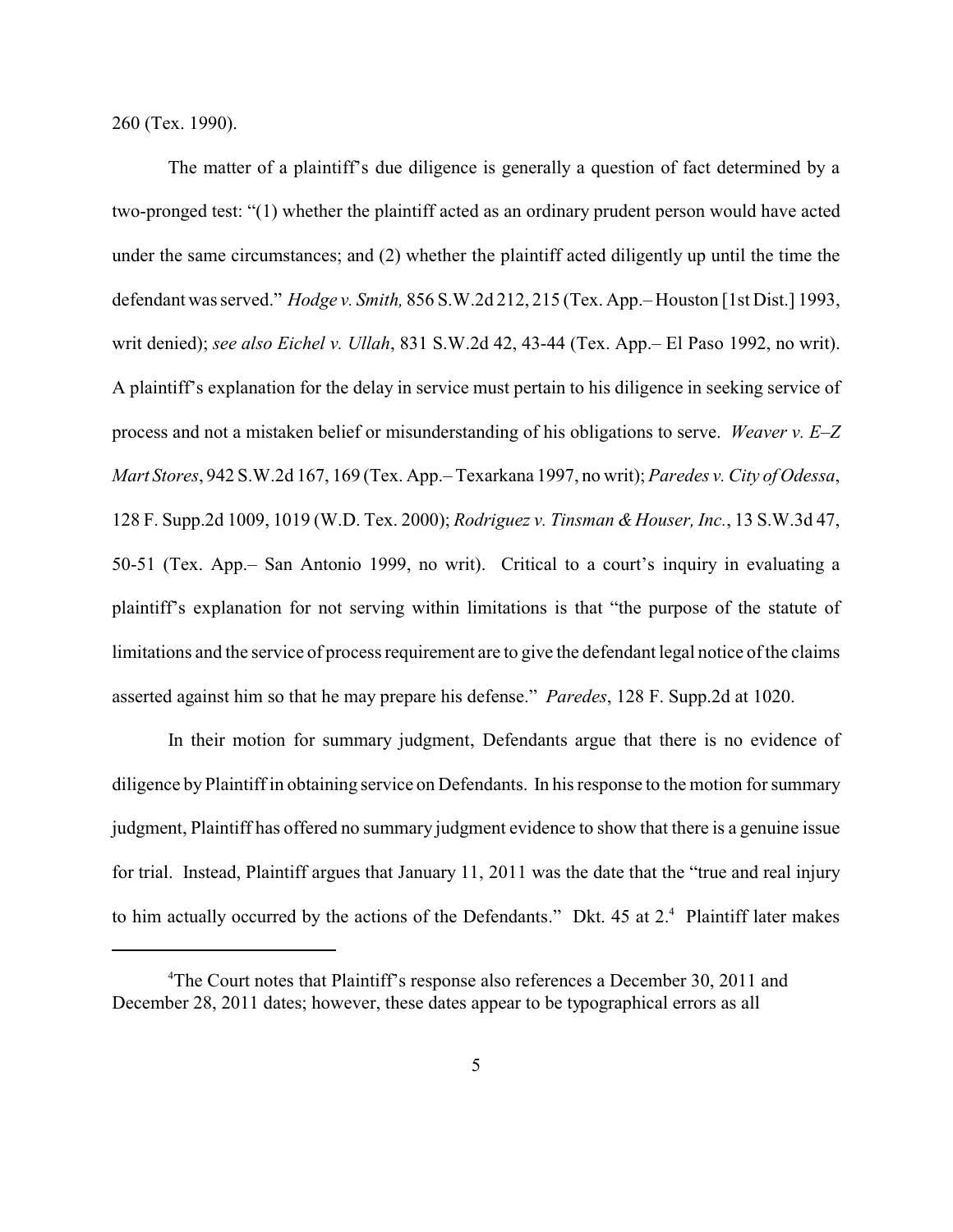arguments about actions take by Defendants on January 22 and 30, 2011. *See id.* at 3-5. Even if new claims accrued on this date – and there is no evidence or argument to show that – such that Plaintiff filed his suit within the statute of limitations, he still is required to show diligence in service after filing suit.

The fact remains that Plaintiff has offered no summary judgment evidence that would show that he acted as an ordinary prudent person would have acted under the same circumstances or that he acted diligently up until the time Defendants were served. A nonmovant's burden on summary judgment is clear – to "go beyond the pleadings and by [his] own affidavits, or by the depositions, answers to interrogatories, and admissions on file, designate specific facts showing that there is a genuine issue for trial." *Celotex Corp. v. Catrett*, 477 U.S. 317, 324, 106 S. Ct. 2548, 2553 (1986) (internal quotations omitted). Plaintiff has not sustained his burden.

In the Court's findings regarding Defendants' motion to dismiss, Plaintiff was cautioned that his summary judgment response should include competent summary judgment evidence, satisfying the evidentiary requirements of Federal Rule of Civil Procedure 56, showing diligence for his claims to proceed. *See* Dkt. 40 at 5. The Court also cautioned Plaintiff to be mindful of the authority in the Fifth Circuit regarding diligence in service, directed Plaintiff to several exemplar cases, and ordered Plaintiff to cite to any governing authority supporting his claims of diligence. *Id.* Plaintiff has failed

previously filed pleadings reference December 30, 2010 and December 28, 2010, and Plaintiff's summary judgment argument only makes sense if Defendants' alleged actions occurred in December 2010. *See* Dkt. 45 at 2; 3. Indeed, in support of their motion for summary judgment, Defendants offer one page of records from the City of Denton consisting of the Notice of Criminal Trespass issued to David Ponder on December 30, 2010 at 2:35 p.m., upon which Plaintiff's complaint is based. *See* Dkt. 42-2.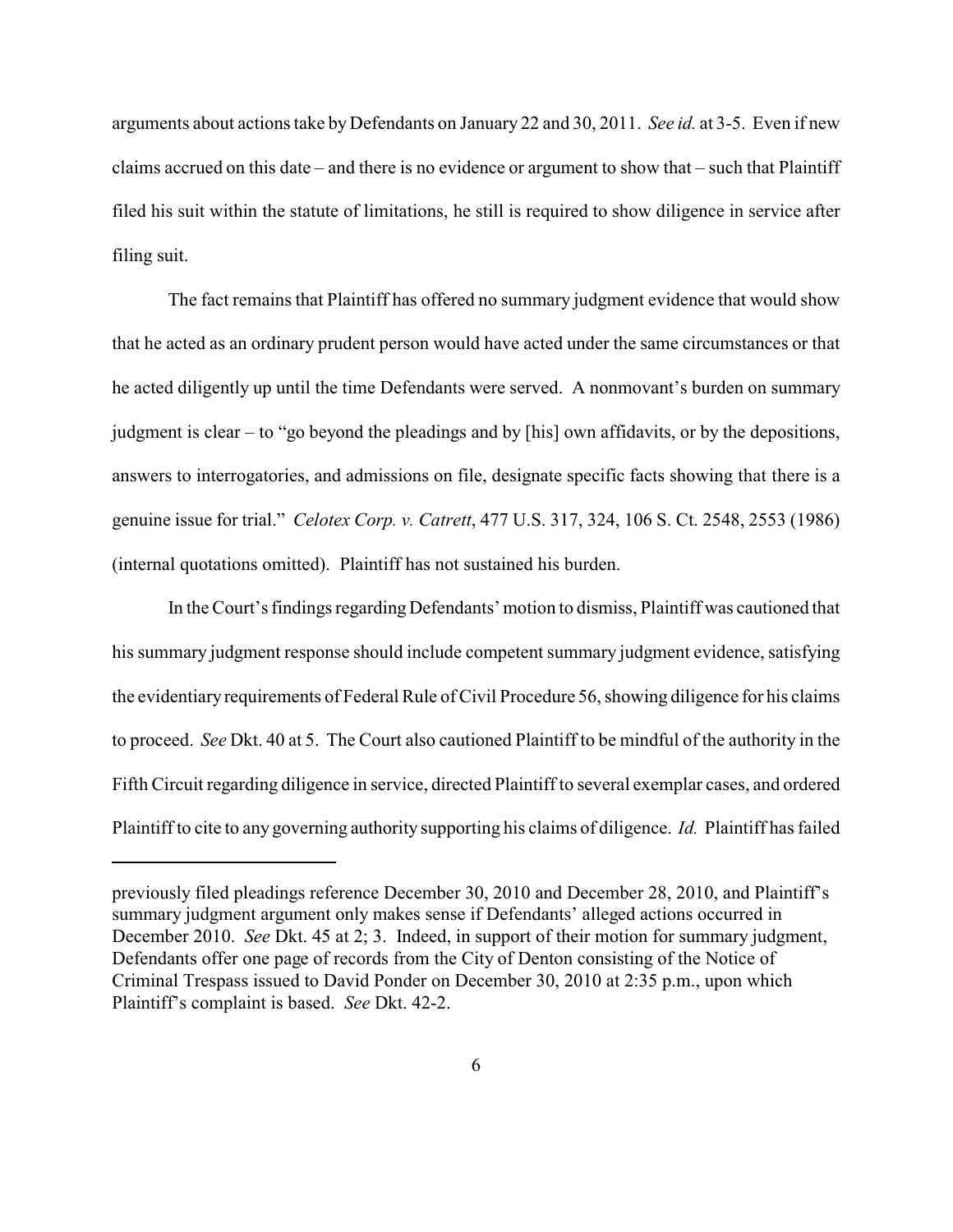to provide or cite to any summary judgment evidence, apply the Fifth Circuit authority cited by the Court, or cite to any authority that would show his diligence in service.

The Court notes that Rule 56 allows the Court to consider other materials in the record and to consider affidavits and declarations made on personal knowledge. *See* FED. R. CIV. P. 56(c). After a January 2014 hearing on the matter of Plaintiff's service on Defendants and the excuses given by Plaintiff, the Court ordered Plaintiff to submit a sworn statement regarding his efforts to prosecute this case, to obtain service, or to serve Defendants from February 2013 through August 2013. *See* Dkt. 31. On February 6, 2014, Plaintiff submitted his sworn statement. *See* Dkt. 34. Even if considered as part of the summary judgment record, Plaintiff's statement does not create a fact issue as to the statute of limitations issue.

In that statement, Plaintiff provided the following sworn allegations: (1) that he suffered an assault in early February 2013 resulting in fractured ribs and a knee and wrist injury; (2) that he was injured again in late April 2013 sustaining multiple fractures to his ribs, bruising and some minor cuts; (3) that he was hospitalized for seven days on July 21, 2013 for internal bleeding; (4) that he cannot operate motor vehicles at night and could not afford to hire a private process server; (5) that he suffers from bi-polar manic depression and episodes of severe anxiety; (6) that he applied for Social Security disability as of May 2013 and was granted disability in August 2013; (7) that he was required to endure constant pain and trips to medical facilities for treatment while unemployed and homeless; (8) that he used online resources to gain service addresses for Defendants "as his health" and financial situation allowed" and most were inaccurate and out of date; and (9) that he complied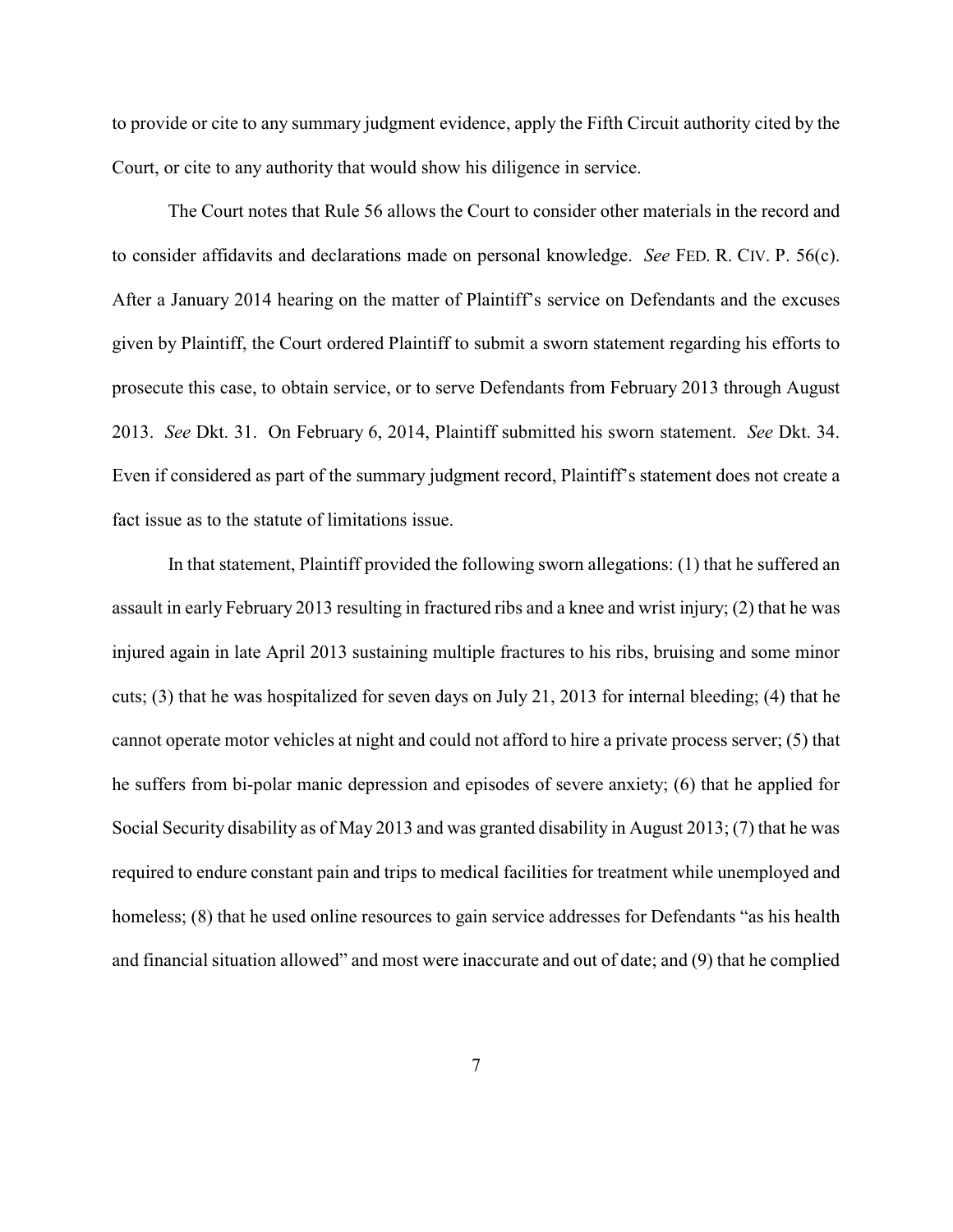with the Court's deadline in its notice of impending dismissal. *Id.*

Plaintiff has offered no medical records or other evidence to substantiate his claimed medical issues or any other evidence that would explain how the claimed injuries would prevent him from preparing summonses in this case. Moreover, assuming Plaintiff's allegations are true, and even allowing for a reasonable recovery time as to each injury, there is no explanation given for why he did not prepare any summonses any time in March 2013 or early April 2013. Nor is there any explanation given for why no summonses were prepared any time in June 2013 or the first part of July 2013. The Court further notes that according to Plaintiff's own statement, although did not prepare any summonses in this case in May 2013, he was able to apply for disability benefits in May 2013.

As to Plaintiff's claim that he could not afford a private process server, no private process server was required as the Court's February 1, 2013 Order granting him leave to proceed in forma pauperis directed that the United States Marshal serve process on Defendants. *See* Dkt. 4. The only burden placed on Plaintiff was to prepare service of process. As to Plaintiff's claim that online resources were inaccurate as to service addresses, the Court notes that the first named Defendant was the City of Denton, an entitywith a clear online presence. More importantly, as noted byDefendants in their summary judgment motion, Plaintiff's complaint filed in January 2013 listed addresses for all Defendants. *See* Dkt. 1 at 3. While the Court is not sure that such addresses were indeed correct for purposes of service, there is nothing in the record that would indicate that Plaintiff prepared summonses using these addresses in an effort to have Defendants served timely. Plaintiff's sworn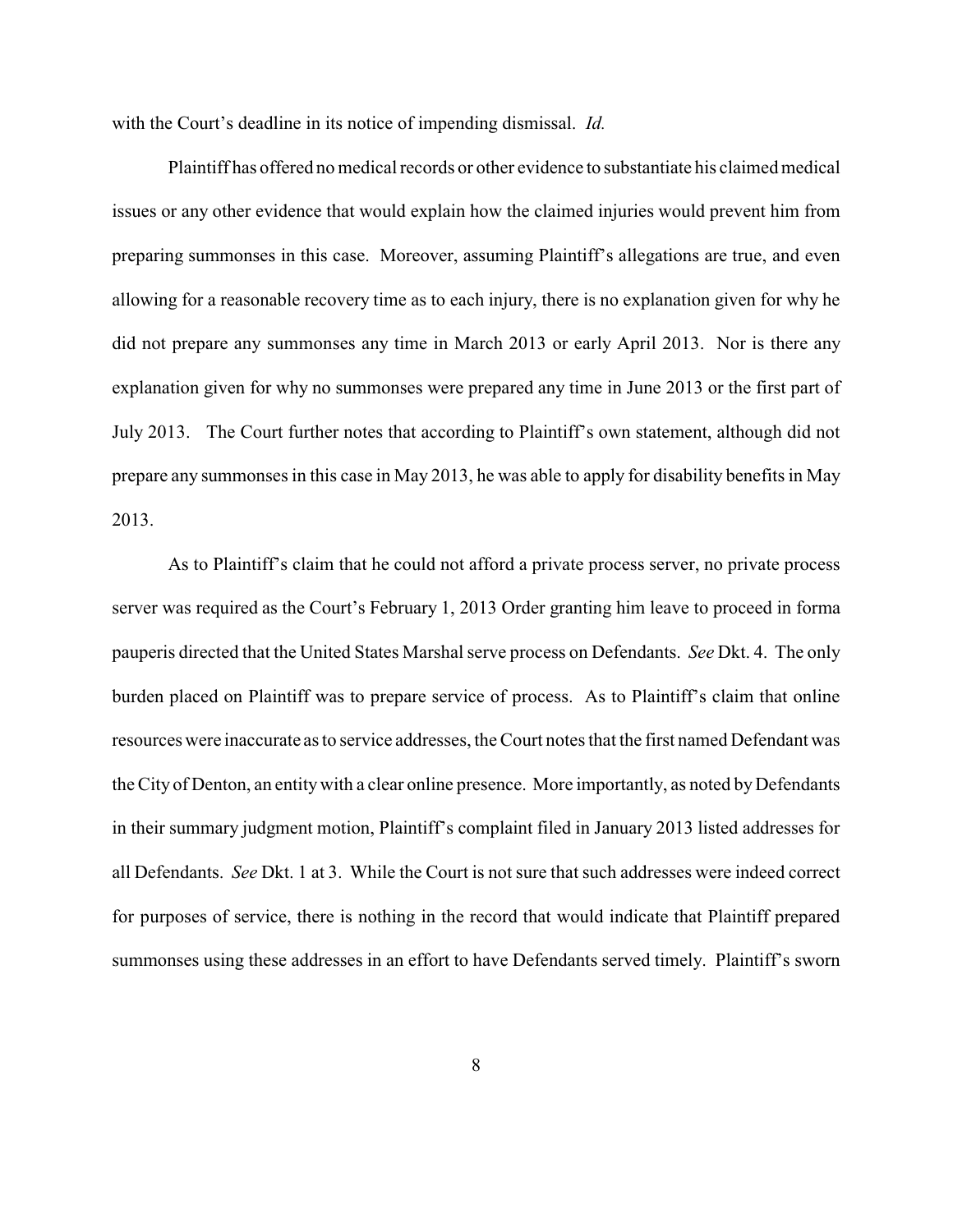statement thus fails to create a fact issue as to his due diligence.<sup>5</sup>

Plaintiff was required to offer some evidence to show that he acted as an ordinarily prudent person would have acted under the same circumstances and that he acted diligently from January 2013 to August 2013 in serving Defendants. The Court finds that there is no evidence to create a fact issue regarding Plaintiff's delay of over seven months in obtaining service on Defendants and that the statute of limitations bars his claims.

The Court agrees with Defendants that there is nothing in the record that would show that Plaintiff was frustrated by numerous failed attempts at service or that Defendants in any way evaded service. Nor does the record contain any evidence that Plaintiff gave Defendants legal notice of any the claims asserted against them so that they could prepare their defense. The fact is that Plaintiff did not have any summonses issued – using either correct or incorrect service address information – for seven months. And Plaintiff's explanations for his delay in preparing the summonses do not sufficiently address all of the time that passed during the seven-month period. *See, e.g., Contreras v. Chavez*, 420 Fed. App'x 379, 381 (5th Cir. 2011) (noting that Texas courts have held delays of four, five and six months, without sufficient effort to serve defendant, negates due diligence as a matter of law); *Saenz v. Keller Industries of Texas, Inc*., 951 F.2d 665, 667 (5th Cir. 1992) ("lack of due diligence may be found as a matter of law if the plaintiff offers no excuse for his failure to procure service, or if the plaintiff's excuse conclusively negates diligence."); *Barlow v. Wal-Mart*

<sup>&</sup>lt;sup>5</sup>As to Plaintiff's argument that he complied with the Court's deadline in its notice of impending dismissal, the Court notes that such notice was given to avoid dismissal under Rule 4(m) and not to absolve him from the application of any statute of limitations defense.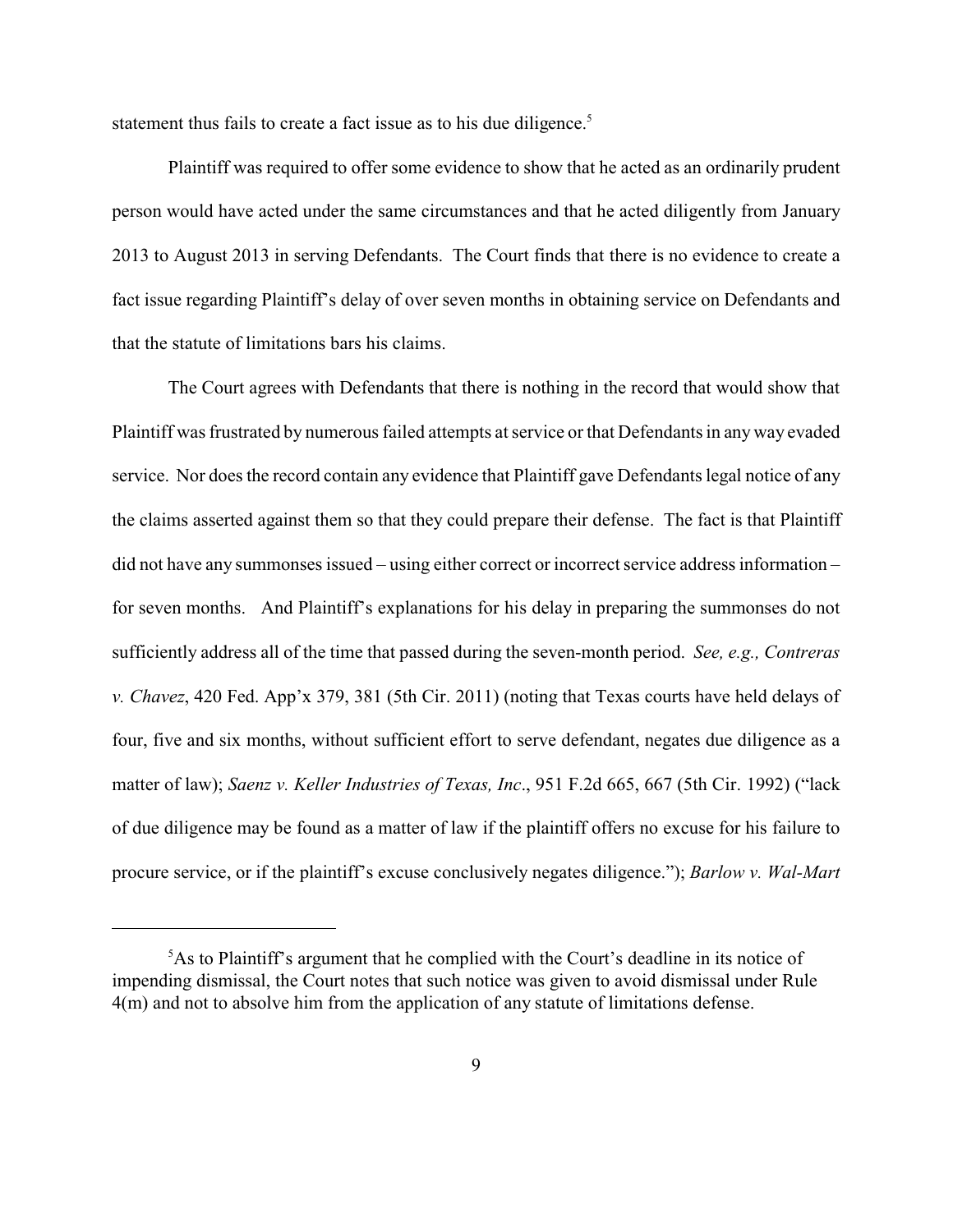*Stores, Inc*., 215 Fed. App'x 317, 318 (5th Cir. 2006) (affirming grant of summary judgment on statute of limitations defense where the plaintiff (1) filed just before the limitations period expired, (2) did nothing for one month after filling suit, (3) waited an additional month after requesting and receiving summons from the clerk to request an extension, which was granted, (4) waited two weeks after the extension deadline to finally serve the defendants, and (5) offered no explanations other than that "family reasons" had prevented her from paying fees of thirty-three dollars necessary to obtain a process server). *See also Madis v. Edwards*, 347 Fed. App'x 106, 108-109 (5th Cir. 2009) (even though federal courts are permitted to fashion their own tolling provisions in exceptional circumstances, unfamiliarity with the legal process and pro se status are not grounds for equitable tolling under federal law). The Court finds that, as a matter of law, Plaintiff failed to exercise due diligence in service of his original complaint.

#### **PLAINTIFF'S MOTION TO AMEND PLEADINGS**

The Court now turns to Plaintiff's Motion to Amend Plaintiff's Original Petition (Dkt. 46), to determine whether an amended complaint would save any of his claims here. In his motion to amend, Plaintiff argues that, because the Court has abated the scheduling order in this case, he is "free to add witnesses, modify his motions, and/or amend his Original Petition." Dkt. 46 at 1. Plaintiff cites no authority for this assertion, and, indeed, it is not supported by the record herein.

The deadline to amend pleadings was June 2, 2014. *See* Dkt. 36. After that deadline passed, on July 16, 2014, the Court abated all pending case deadlines pending a resolution on the issue of statute of limitations. *See* Dkt. 40. It was noted that, if the statute of limitations did not bar his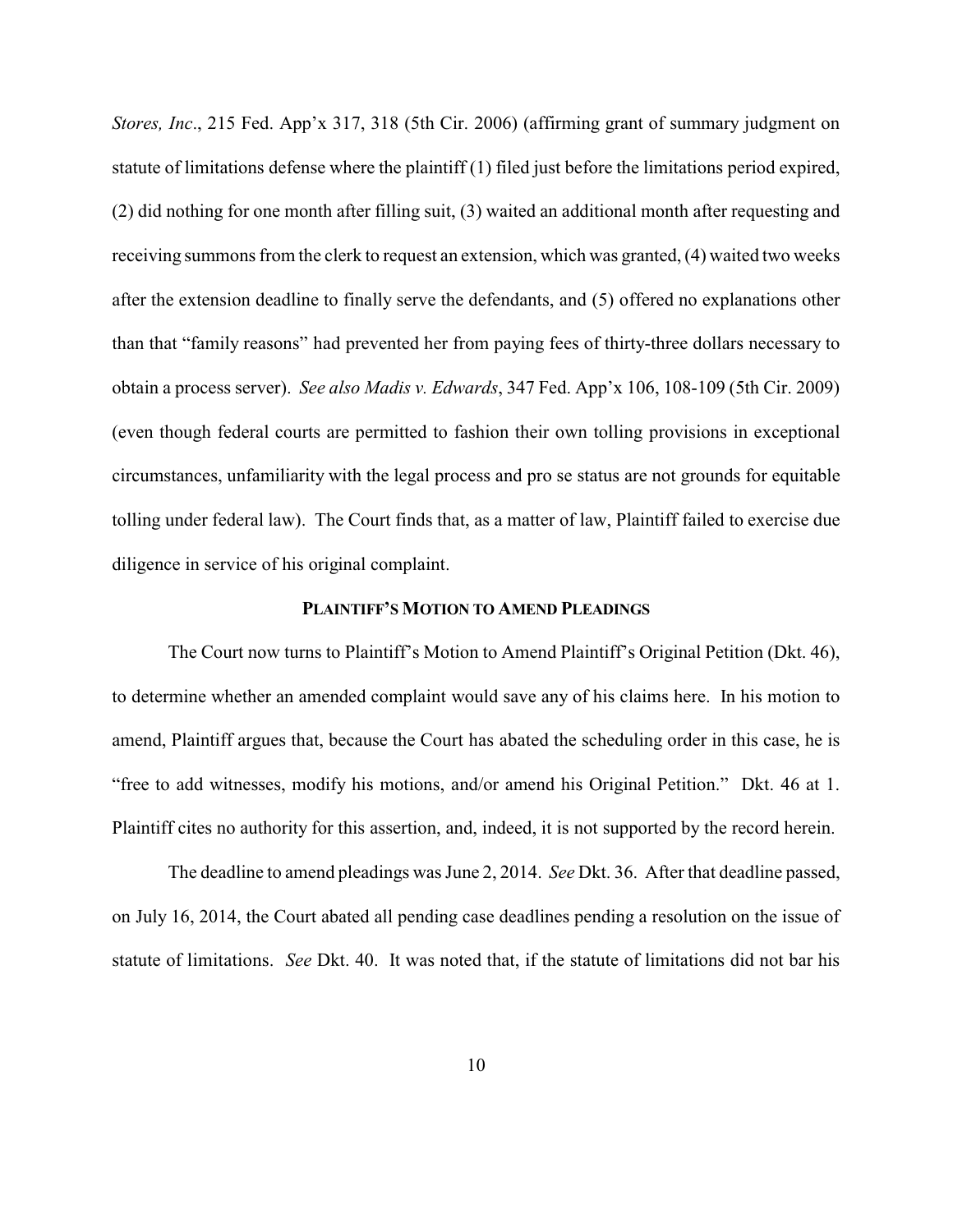claims, Plaintiff would be required to amend his complaint, but not until after the Court had resolved Defendants' limitations defense. *Id.* 

Moreover, Plaintiff has not demonstrated the good cause required towarrant anyamendment. Federal Rule of Civil Procedure 16(b) governs the amendment of pleadings after a scheduling order's deadline to amend has expired. *Fahim v. Marriott Hotel Servs., Inc.,* 551 F.3d 344, 348 (5th Cir. 2008). Under Rule 16, a scheduling order set forth by the Court "may only be modified for good cause." FED. R. CIV. P. 16(b)(4). Although Plaintiff has not attached his proposed amendment as is generally required by the rules of this Court, Plaintiff argues that he seeks to amend his complaint to add claims under the Fifth and Fourteenth Amendments of the U.S. Constitution and to dismiss his Sixth Amendment claim. As any claims under the Fifth and Fourteenth Amendments would also fall under Section 1983, if at all, they too are subject to the two-year statute of limitations and, even if sufficiently stated, would be barred here.

The Court therefore **ORDERS** that Plaintiff's Motion to Amend Plaintiff's Original Petition (**Dkt. 46**) is **DENIED**. The Court further **RECOMMENDS** that Defendants' Motion for Summary Judgment on Limitations (**Dkt. 42**) and Plaintiff's Motion to Amend Plaintiff's Original Petition (Dkt. 46) be GRANTED, that Plaintiff take nothing by his claims because they are barred by the applicable statute of limitations, and that this matter be closed on the Court's docket with all costs incurred by the party incurring same.<sup>6</sup>

<sup>6</sup>The Court will not recommend that Defendants be awarded their costs given that Plaintiff is proceeding *in forma pauperis* and has alleged periodic episodes of homelessness and financial difficulties. It also appears that Defendants are not seeking costs. *See* Dkt. 42-1.